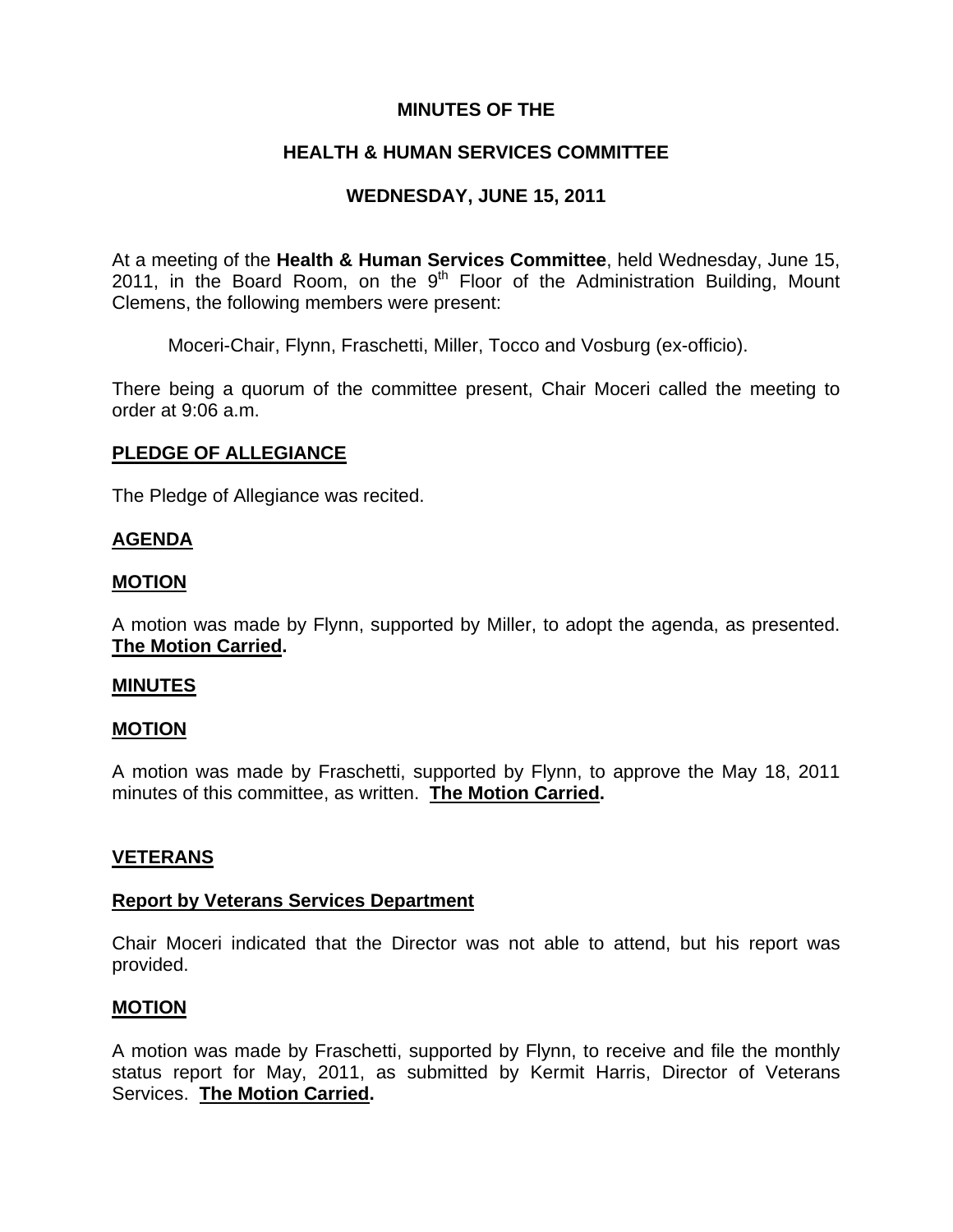# **COMMUNITY MENTAL HEALTH**

## **Presentation by Community Mental Health Department**

John Kinch, Executive Director, gave an overview of the staffing, services and programs provided by the Community Mental Health Department.

The following commissioners spoke: Tocco, Fraschetti and Vosburg.

## **MOTION**

A motion was made by Tocco, supported by Fraschetti, to receive and file the presentation by John Kinch. **The Motion Carried.** 

## **HEALTH**

#### **Presentation by Health Department**

Steve Gold, Director/Health Officer, gave an overview of the staffing, services and programs provided by the Health Department.

The following commissioners spoke: Vosburg, Tocco, Miller, Fraschetti and Moceri.

#### **MOTION**

A motion was made by Fraschetti, supported by Flynn, to receive and file the presentation by Steve Gold. **The Motion Carried.** 

## **Report by Prosecutor's Environmental Unit Chief**

Chair Moceri noted that a report was not provided for this meeting.

#### **INFORMATIONAL**

#### **Older Michiganians Day**

#### **MOTION**

A motion was made by Fraschetti, supported by Flynn, to receive and file the information provided on Older Michiganians Day. **The Motion Carried.**